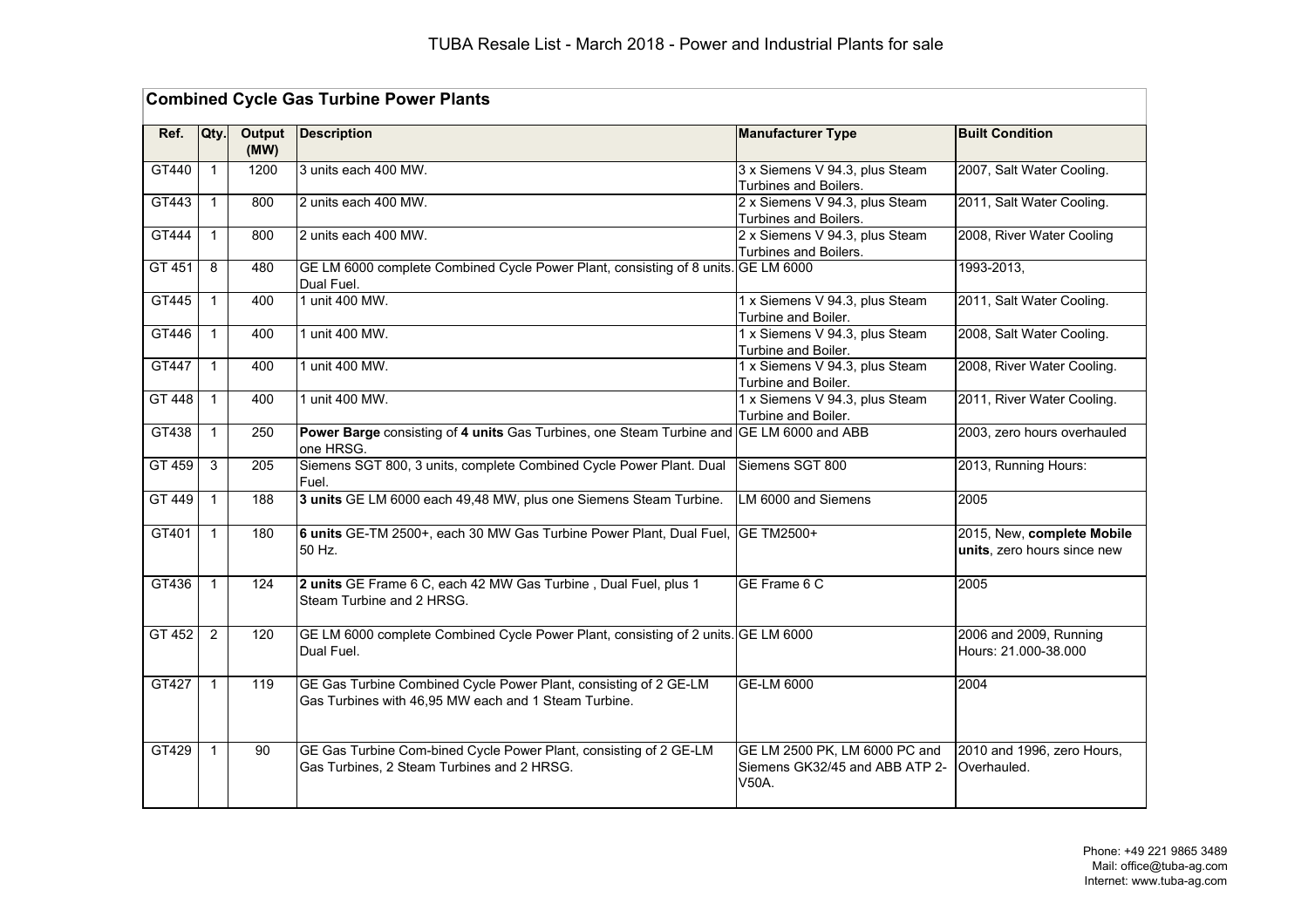### TUBA Resale List - March 2018 - Power and Industrial Plants for sale

| GT 450 |   | 75.3 | SGT 600 2 units with 24,5 MW and 1 unit Solar Mars 100 with 10 MW<br>Gas Turbine Com-bined Cycle Power Plant. | Siemens SGT 600/B2 and Solar<br>Mars 100                      | 2000 and 1996 with 109,600<br>and 137.400 Running Hours.  |
|--------|---|------|---------------------------------------------------------------------------------------------------------------|---------------------------------------------------------------|-----------------------------------------------------------|
| GT 462 |   | 70   | Siemens Westinghouse, combined Cycle Power Plant, Natural Gas.                                                | Westinghouse 251B11A                                          | 1999, Running Hours: 5.000<br>after Overhaul.             |
| GT 455 |   | 63   | GE LM 600 PC, complete Combined Cycle Power Plant. Natural Gas<br>Fuel.                                       | GE LM 6000 PC                                                 | 2012, Running Hours: 8.000                                |
| GT 454 |   | 60   | GE LM 6000 complete Combined Cycle Power Plant. Natural Gas Fuel.                                             | GE LM 6000 PC Sprint                                          | 2010, Running Hours: 22.000                               |
| GT431  |   | 55   | GE Gas Turbine Combined Cycle Power Plant, consisting of 1 GE-LM<br>Gas Turbine, 1 Steam Turbines and 1 HRSG. | GE LM 6000 PC and Alstom ST 3-C 2002, zero Hours, Overhauled. |                                                           |
| GT 453 |   | 50   | GE LM 6000 PC complete Combined Cycle Power Plant. Natural Gas<br>Fuel.                                       | GE LM 6000 PC Sprint                                          | 2006, Running Hours: 42.000                               |
| GT 457 | 3 | 40   | GE Frame 6 B, complete Combined Cycle Power Plant                                                             | IGE Frame 6 B                                                 | 1997-2003, Running Hours:<br>30.000-45.000 after Overhaul |
| GT 461 | 2 | 27   | P&W combined Cycle Power Plant. Dual Fuel                                                                     | <b>P&amp;M FT 8-3</b>                                         | 2010                                                      |
| GT 460 | 2 | 25   | GE LM 2500, complete Combined Cycle Power Plant, 2 units, Dual Fuel.                                          | <b>GE LM 2500+</b>                                            | 2005                                                      |
| GT 458 |   | 24,5 | Siemens SGT 600, complete Combined Cycle Power Plant. Dual Fuel.                                              | 2001, Running Hours: 8.500 after<br>Overhaul                  |                                                           |
| GT 456 | 2 | 20   | Solar Mars 100 Cogen Packages, each 10 MW, Dual Fuel.                                                         | Solar Mars 100                                                | 1997, Running Hours: 18.000<br>and 22,000 after Overhaul. |
| GT391  |   | 9,2  | CHP Plant. Fuel: Natural Gas and Diesel, 50 Hz.                                                               | 2 x Solar Centaur 50, T 5701, 1<br>Steam Turbine, one HRSG    | 2005 and 2008, running Hours:<br>26.000 and 2.500         |

#### **Simple Cycle Gas Turbine Power Plants**

| Ref.  | Qty. | Output<br>(MW) | Description                                                          | <b>Manufacturer Type</b>  | <b>Built Condition</b>      |
|-------|------|----------------|----------------------------------------------------------------------|---------------------------|-----------------------------|
| GS344 |      | 90             | Turbine Natural Gas Generators, 8 units each 11.25 MW. 60 Hz.        | <b>IGT 10</b>             | 1250 Hours since new.       |
| GS338 |      | 26,4           | Solar Mars 100 Natural Gas Turbine Package, 3 units each 8,8 MW.     | Solar Mars 100            | 2014, New.                  |
| GS342 |      | 15             | ISolar Titan 130 Natural Gas SoLo Nox Gas Turbine Power Plant.       | ISolar Titan 130 SoLo Nox | 2012. Zero Hours since new. |
| GS341 |      | 14,25          | <b>Solar Titan 130 Natural Gas SoLo Nox Gas Turbine Power Plant.</b> | Solar Titan 130 SoLo Nox  | 2007. Zero Hours since new. |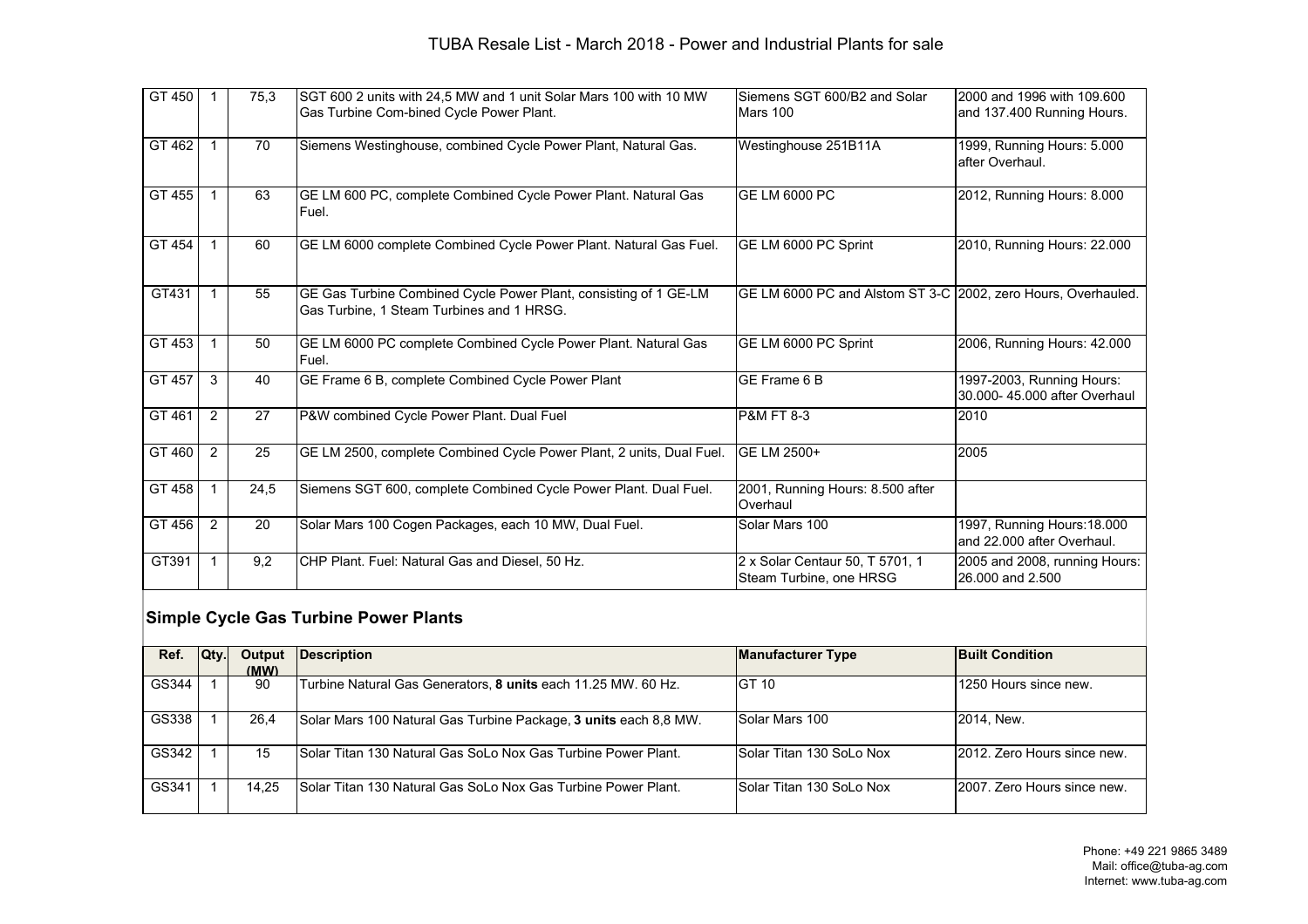| GS340  |                | 5,4  | Solar Taurus T 60 Natural Gas Generator Set. | Solar Taurus T 60, Type T 7901.<br>Gas Fuel. SOLO Nox. | 2014. Zero Hours since new.                                |
|--------|----------------|------|----------------------------------------------|--------------------------------------------------------|------------------------------------------------------------|
| GS343  |                | 5.4  | Solar Taurus T 60 Natural Gas Generator Set. | Solar Taurus T 60, Type 7901.                          | 2006. Zero Hours since new.                                |
| GS339  |                | 5.4  | Solar Taurus T 60 Mobile Power Module.       | Solar Taurus T 60, Type 7901S,<br>Dual Fuel.           | 2009, Running Hours: 2550.                                 |
| GS337  |                | 5,2  | Gas Turbine Package, Dual Fuel, 50 Hz        | Solar Taurus 60 SOLO NOx                               | Turbine from 2014, zero hour<br>overhauled, new Siemens    |
| GS392  |                | 4,8  | Siemens SGT 100 Natural Gas Turbine Package  | Siemens SGT100 Typhoon                                 | Zero Hours since new.                                      |
| GS 345 | 2              | 13,7 | GE LM 1600 Single Marine Package             | <b>GE LM 1600, Liquid Fuel</b>                         | 1996, Running Hours: 100.000                               |
| GS 346 | $\overline{2}$ | 25   | IGE LM 2500 Single Marine Package            | <b>GE LM 2500</b>                                      | 1996.                                                      |
| GS 347 |                | 25   | GE LM 2500 Single Package                    | <b>GE LM 2500</b>                                      | 2004, Running Hours: 75000                                 |
| GS 348 |                | 46   | GE LM 6000 Single Package                    | <b>GE LM 6000</b>                                      | 2010, Running Hours: 71.000,<br>Only 17.000 after Overhaul |
| GS 349 | 2              | 44   | GE Frame 6 C Single Packages                 | IGE Frame 6 C                                          | 2005, Running Hours: 58.000                                |

# **Gas Engine Power Plants**

| Ref.-Nr. Qty. | Output<br>(MW) | <b>Fuel/Description</b>                                                                                                                         | <b>Manufacturer Type</b>   | <b>Built condition</b>                              |
|---------------|----------------|-------------------------------------------------------------------------------------------------------------------------------------------------|----------------------------|-----------------------------------------------------|
| EG970         | 95             | 12 units Natural Gas Gensets, each 6 x 6,9 and 6 x 8,7 MW, Cogen<br>Power Plant, complete Power Plant.                                          | Wartsila 20V34             | 2006-2009, Running Hours:<br>22.000-44.000.         |
| EG971         | 58             | 6 units Gensets, each 9,7 MW. Natural Gas Power Plant, complete<br>Gensets.                                                                     | Wartsila 20V34             | 2012, Running Hours: 13.000.                        |
| EG992         | 58             | 6 units Gensets, each 9,7 MW. Natural Gas Power Plant, complete<br>Gensets.                                                                     | Wartsila 20V34SG           | 2011, Running Hours: 1500                           |
| EG979         | 52             | 6 units Gensets, each 8,6 MW. Natural Gas Power Plant, complete<br>Gensets.                                                                     | lWartsila 20V34 SG HRCS    | 2005, Running Hours: 45.000.                        |
| EG991         | 48.3           | 6 units Gensets, each 8,05 MW. Natural Gas Power Plant, complete<br>Gensets.                                                                    | Wartsila 20V34 DF          | 2011, Running Hours: Zero,<br>never installed       |
| EG980         | 42             | 7 units Gensets, each 6 MW. Natural Gas Power Plant, complete<br>Gensets.                                                                       | lWartsila 16V34SG          | 2008, Running Hours: 25.000                         |
| EG847         | 35             | 4 units Gensets, each 8,8 MW. Natural Gas, Complete Power Plant, 11<br>kV, incl. 4 Steam Boilers with 13 bar and 4.7 t/h Coolers, Transformers. | IWartsila W 20V 34 SG      | 2005, only 50 000 Running<br>Hours, good condition. |
| EG981         | 26             | 3 units Wartsila, 8,66 MW each Natural Gas Power Plant complete.                                                                                | lWartsila 20V34SG with CHP | 2007, Running Hours: Zero                           |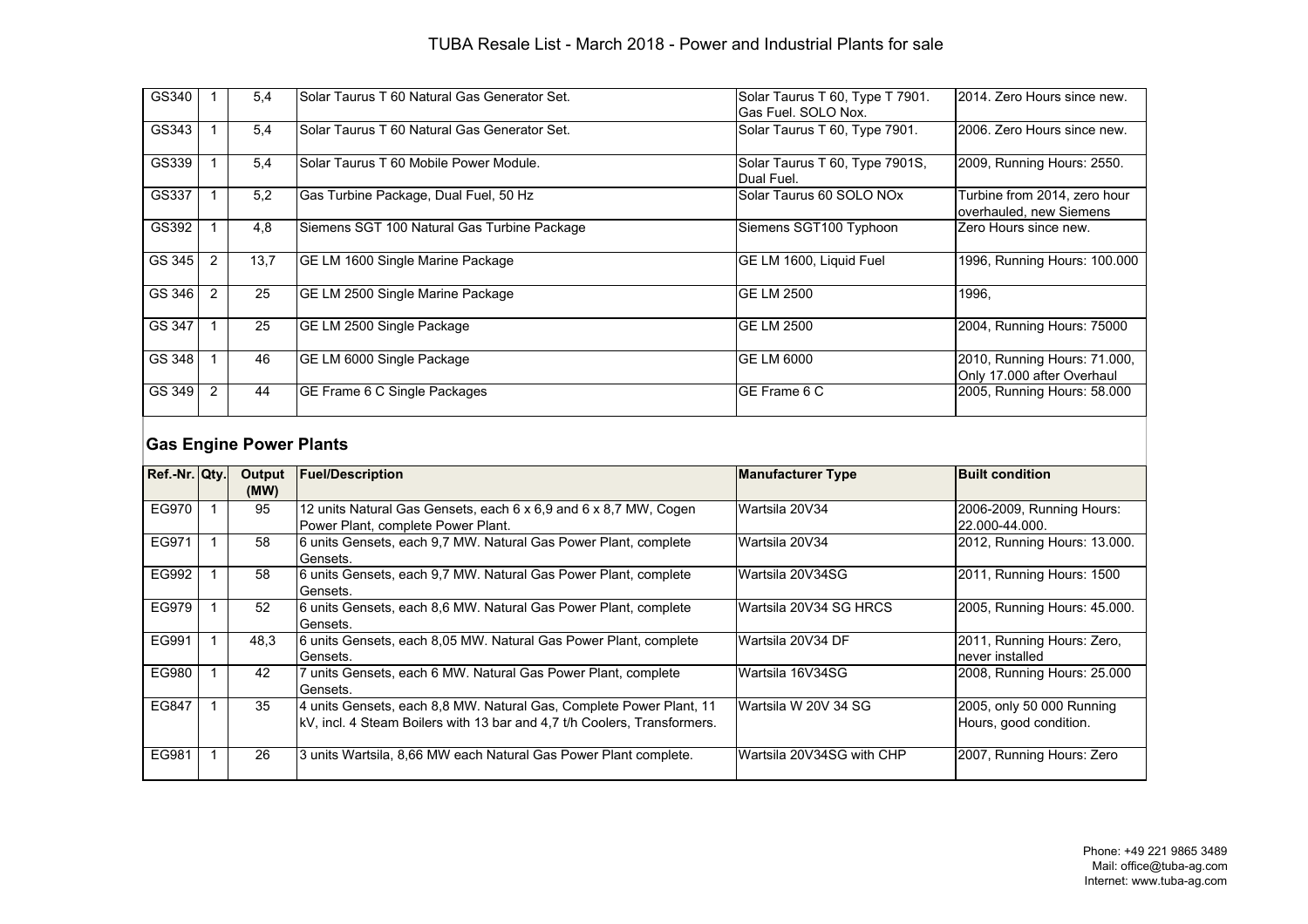### TUBA Resale List - March 2018 - Power and Industrial Plants for sale

| EG982          | $\overline{1}$ | 19              | 2 units Wartsila, 8,75 MW each, complete Natural Gas Power Plant                                     | W20V34 SG with HRCB     | 2009, never installed, zero                     |
|----------------|----------------|-----------------|------------------------------------------------------------------------------------------------------|-------------------------|-------------------------------------------------|
|                |                |                 | including CHP. Equipment was never installed.                                                        |                         | runing hours, storaged in<br>original packages. |
| EG 993         | 13             | 140             | 13 units Wartsila combined Cycle Power Plant. Fuel: Natural Gas.                                     | Wartsila 20V34SG        | 2012, Running Hours: 2.300                      |
|                |                |                 |                                                                                                      |                         |                                                 |
|                |                |                 |                                                                                                      |                         |                                                 |
| <b>EG 994</b>  | $\overline{2}$ | $\overline{70}$ | Wartsila, complete Cogen Power Plant. Fuel: Natural Gas, HFO and LFO. Wartsila 50 DF and 4 x 20V34SG |                         | 2006-2010, Running Hours:                       |
|                |                |                 |                                                                                                      |                         | 20.000.40.000                                   |
| EG 996         | $\overline{1}$ | 6               | Wartsila, Cogen Package. Fuel: HFO and Naturalgas                                                    | Wartsila, 18V32 G/D     | 1995, Running Hours: 101.000                    |
|                |                |                 |                                                                                                      |                         |                                                 |
|                |                |                 |                                                                                                      |                         |                                                 |
| <b>EG987</b>   | $\mathbf{1}$   | 7,6             | 2 units Natural Gas Gensets, each 3,8 MW.                                                            | MWM TCG 2032 V 16       | 2008. Zero Hours since new.                     |
|                |                |                 |                                                                                                      |                         |                                                 |
| EG985          | $\mathbf{1}$   | $\overline{7}$  | 4 units each 1,75 MW Natural Gas Power Plant.                                                        | Caterpillar 3516        | 1996, Only 1650 Hours.                          |
|                |                |                 |                                                                                                      |                         |                                                 |
| EG989          | $\mathbf{1}$   | 6,6             | 2 units each 3,3 MW Natural Gas Gensets.                                                             | MWM-Deutz TCG 2032      | 2011. Zero Hours since new.                     |
|                |                |                 |                                                                                                      |                         |                                                 |
| EG988          | $\mathbf{1}$   | 5.7             | 3 units each 1,9 MW Natural Gas Generator.                                                           | MTU AOE 20V4000L62      | 2012. Zero Hours since new.                     |
|                |                |                 |                                                                                                      |                         |                                                 |
| <b>EG987</b>   | $\mathbf{1}$   | 4,5             | 3 units each 1,5 MW Generator Sets. 60 Hz.                                                           | MWM TCG 2020V 160LS/K   | 2015. Zero Hours since new.                     |
|                |                |                 |                                                                                                      |                         |                                                 |
| EG995          | 2              | 4               | Natural Gas Generator Sets, 2 units each 4 MW.                                                       | <b>MWM TCG2032 V16</b>  | 2008 Zero Hours since new.                      |
|                |                |                 |                                                                                                      |                         |                                                 |
| <b>EG986</b>   | $\mathbf{1}$   | 4,3             | 1 unit Natural Gas Genset, including CHP.                                                            | <b>MWM TCG 2032V16</b>  | 2012. Zero Hours since new.                     |
| EG990          | $\mathbf{1}$   | 4               | Natural Gas Generator Sets, 4 units each 1 MW.                                                       | Caterpillar G 3516      | 2015, zero running hours.                       |
|                |                |                 |                                                                                                      |                         |                                                 |
| EG972          | $\mathbf{1}$   | 3,86            | Natural Gas Generator Set, 3,86 MW                                                                   | Caterpillar G 3616      | 2008, zero hours since new                      |
| <b>EG 997</b>  | 5              | 43              | 5 units Wartsila complete Cogen Power Plant. Fuel: Natural Gas                                       | Wartsila 20V34SG        | 2003, Running Hours: 47.000-                    |
|                |                |                 |                                                                                                      |                         | 66.000                                          |
| EG 998         | $\overline{7}$ | 52              | 7 units MAN simple Cycle Power Plant. Fuel: HFO                                                      | MAN 16 V32/40           | 2001. Running Hours: 8.000-<br>12.000           |
| EG 999         | $\mathbf{1}$   | 5               | 3 units Jenbacher complete Cogen Power Plant. Fuel: Natural Gas.                                     | Jenbacher 2xJMS320GS,   | 2007 and 2009, Running                          |
|                |                |                 |                                                                                                      | 1xJMS620GS              | Hours: 16.000-23.000                            |
| <b>EG 1000</b> | $\mathbf{1}$   | 40              | 8 units MWM complete Combined Cycle Power Plant. Fuel: Natural Gas.                                  | Jenbacher TCG 2032 V 16 | 2013, Running Hours: 7.200-                     |
| <b>EG 1001</b> | $\overline{1}$ | 1.5             | Caterpillar complete Cogen Power Plant. Fuel: Diesel Oel                                             | Caterpillar 3516        | 12.000<br>2006, Running Hours: 24.000           |
| <b>EG 1002</b> | $\overline{4}$ | 26              | Wartsila complete Power Plant. Fuel: HFO and Diesel.                                                 | Wartsila 18V32LN        | 1998, Running Hours: 59.000                     |
|                |                |                 |                                                                                                      |                         |                                                 |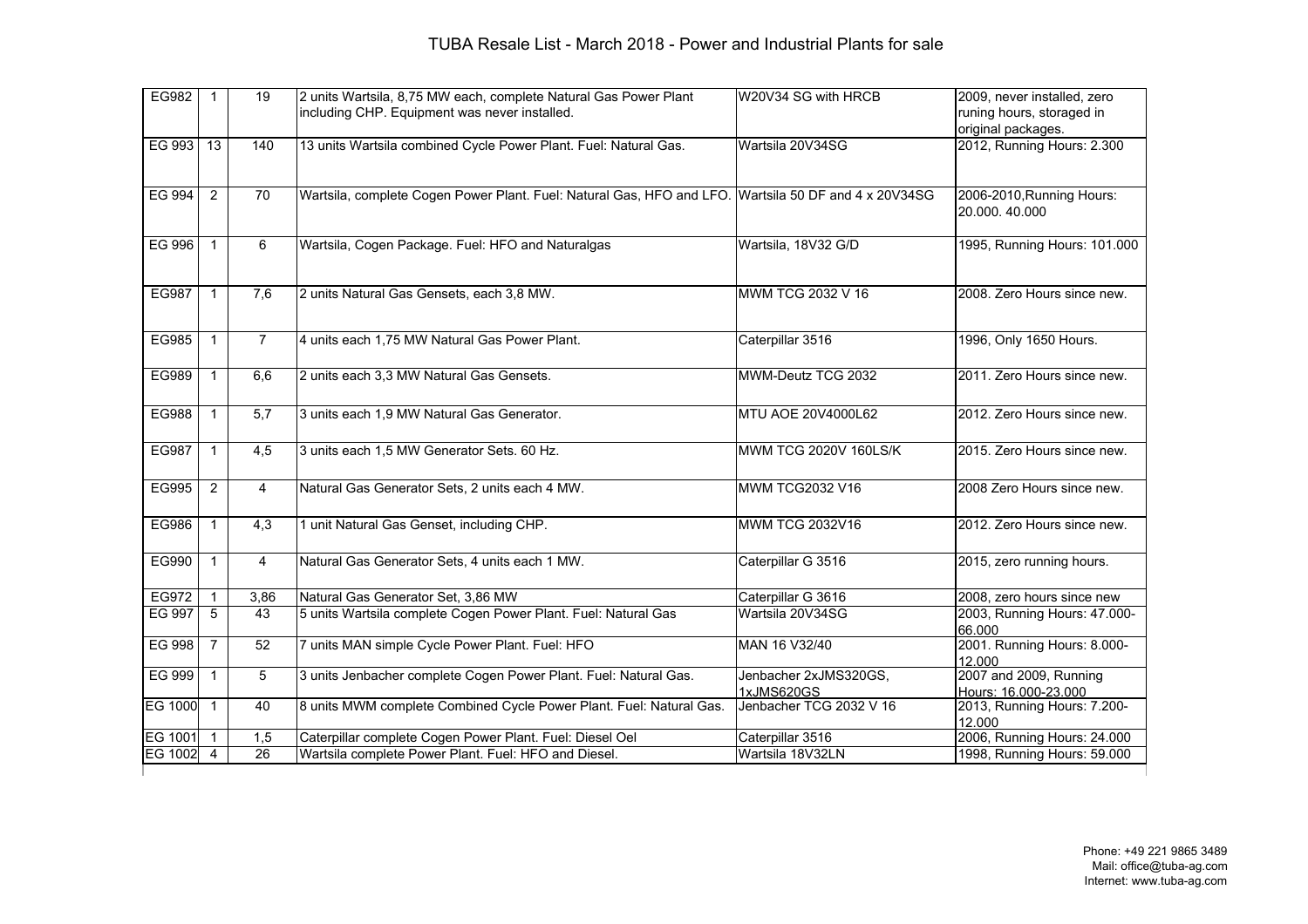# **Diesel / HFO Engine Power Plants**

| Ref.-Nr. Qty. | Output | <b>Fuel/Description</b>                                         | <b>Manufacturer Type</b> | <b>Built condition</b>       |
|---------------|--------|-----------------------------------------------------------------|--------------------------|------------------------------|
|               | (MW)   |                                                                 |                          |                              |
| DH609         | 100    | HFO Diesel Power Plant, complete with 6 units each 16,6 MW.     | Wärtsilä 6 x 18V46       | 2003, less than 70.000 Hours |
| DH601         | 30     | HFO Diesel Power Plant, complete with 3 units MAN each 10 MW.   | MAN 12 V48/60            | 1996, Running Hour 65,000    |
| DH606         | 16,5   | Generator Sets, 3 units 5,5 MW, Includes HFO Circulating Module | Caterpillar 12 CM 32     | 2009, zero hours since new.  |
| <b>DH608</b>  | 14,8   | Industrial Generator Sets. 2 units each 7.4 MW.                 | Caterpillar 16 CM 32     | 2009, zero hours since new.  |
| DH607         | 8.73   | Diesel or HFO Generator Set, 60 Hz. 5 units                     | IMAN 18V32/40            | 2010, zero Hours since new.  |
| DH605         | 2.7    | MAN Generator Set, 2,7 MW                                       | <b>MAN 9 L 27/38</b>     | 2015, zero Hours since new.  |
| DH603         | 2      | Diesel Generator Set Type SDMO X 2500                           | IMTU16V4000G63           | 2015, zero Hours since new.  |
| DH602         | 1.3    | Diesel Generator set, 1,3 MW                                    | MTU 12V4000G61           | 2011. Zero Hours since new.  |
| <b>DH604</b>  |        | Diesel Generator Set, 1,00 MW, packaged by SDMO.                | MTU 12 V 4000 G 21R      | I2011. Zero Hours since new. |

### **HFO fired Power Plants**

| Ref.-Nr. Qty. | Output<br>(MW) | <b>Fuel/Description</b>                                           | <b>Manufacturer/Type</b>                                      | Built/Condition                                             |
|---------------|----------------|-------------------------------------------------------------------|---------------------------------------------------------------|-------------------------------------------------------------|
| <b>HF301</b>  | 306            | Complete Power Plant with Boiler and Steam Turbine: 138 bar/538°  | I2 units each 153 MW. Oil fired<br>Power Plants, Franco Tosi- | 1984. Running Hours: 2000                                   |
| <b>HF302</b>  | 285            | HFO and Natural Gas fired Power Plant, 177 bar 535 °C             | Alstom                                                        | 1975, Running Hours: 45.000,<br>New Low NOx Burners in 1987 |
| <b>HF305</b>  | 240            | Complete Power Plant with Boiler and Steam Turbine: 181 bar/ 535° | <b>IOil fired Power Plant</b>                                 | 1972, Running Hours 59.225.<br>Siemens.                     |
| <b>HF303</b>  | 164            | HFO and Natural Gas fired, 186 bar 535 °C                         | Alstom                                                        | 1975, Running Hours: 100.000.<br>Laid- up in 2014.          |
| <b>HF304</b>  | 120            | HFO and Natural Gas fired, 141 bar % 535°C                        | Escher-Wyss                                                   | 1968, Running Hours: 82.000.<br>Laid- up in 2003.           |